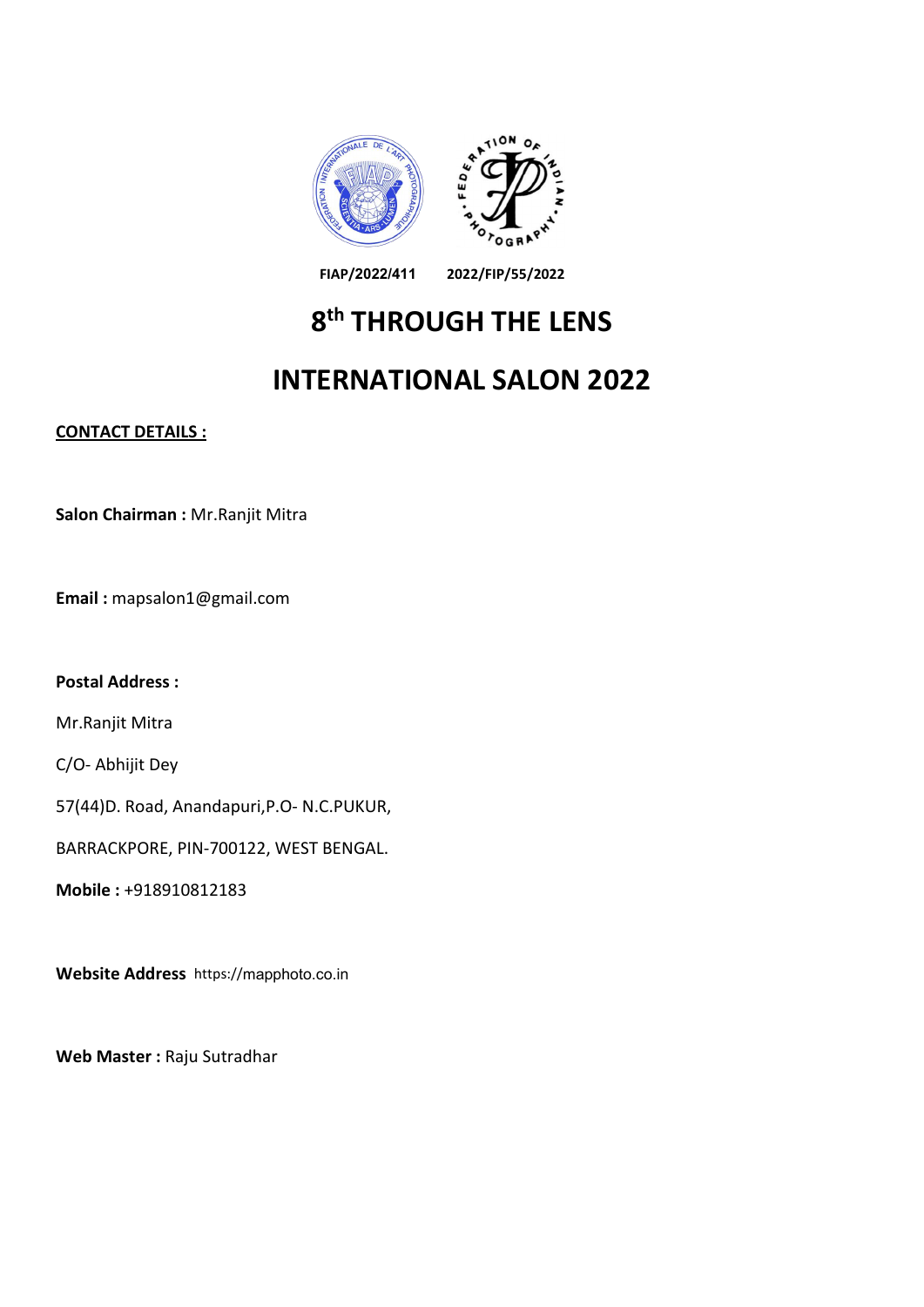### **SECTIONS :**

- **(1) Open Monochrome**
- **(2) Open Color**
- **(3) Nature**
- **(4) Photo Travel**

### **SALON CALENDAR :**

| <b>Closing Date</b>      | 16/06/2022    |  |
|--------------------------|---------------|--|
| <b>Judging Date</b>      | 29/06/2022    |  |
| <b>Result Date</b>       | 12/07/2022    |  |
| Exhibition               | 13-14/09/2022 |  |
| <b>Catalog and Award</b> | 30/09/2022    |  |

### **PANEL OF SELECTORS :**

| Pranab Sarkar                              | <b>DIPANKAR DASGUPTA</b>                        | Abhijit Dey (EFIAP,                      | <b>SANKARI ROY</b>                  |  |
|--------------------------------------------|-------------------------------------------------|------------------------------------------|-------------------------------------|--|
| (EFIAP)                                    | (EFIAP, F.FIP)                                  | F.FIP                                    | (EFIAP.F.FIP)                       |  |
| Open<br>Monochrome, Open<br>Color, Nature  | Open Monochrome,<br>Open Color, Photo<br>Travel | Open Monochrome,<br>Photo Travel, Nature | Open Color, Photo travel,<br>Nature |  |
| Email id:<br>pranab.sarkar59@gmail<br>.com | Email id:<br>dipa0618@gmail.com                 | Email id:<br>deyabhij2@gmail.com         | Email id:<br>sanku0608@gmail.com    |  |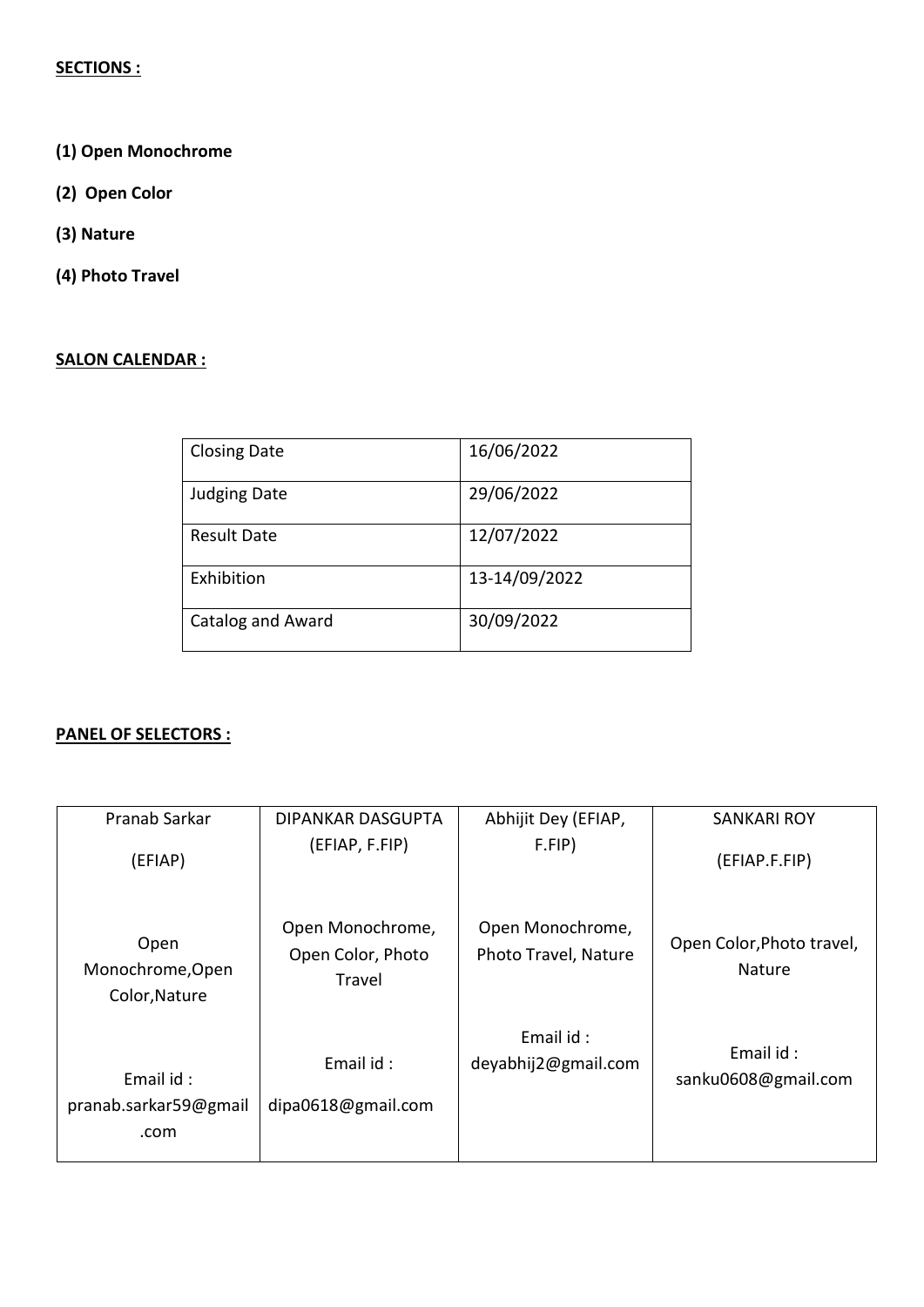## **AWARDS :**

| Open                          | <b>Open Color</b> | <b>Nature</b>                           | <b>Photo Travel</b> |  |  |  |
|-------------------------------|-------------------|-----------------------------------------|---------------------|--|--|--|
| Monochrome                    |                   |                                         |                     |  |  |  |
| <b>FIAP Gold</b>              | <b>FIAP Gold</b>  | <b>FIAP Gold</b>                        | <b>FIAP Gold</b>    |  |  |  |
| (One)                         | (One)             | (One)                                   | (One)               |  |  |  |
| FIP Gold                      | FIP Gold          | FIP Gold                                | FIP Gold            |  |  |  |
| (One)                         | (One)             | (One)                                   | (One)               |  |  |  |
| Club Gold                     | Club Gold         | Club Gold                               | Club Gold           |  |  |  |
| (One)                         | (One)             | (One)                                   | (One)               |  |  |  |
| Club Silver                   | Club Silver       | Club Silver                             | Club Silver         |  |  |  |
| (One)                         | (One)             | (One)                                   | (One)               |  |  |  |
| Club Bronze                   | Club Bronze       | Club Bronze                             | Club Bronze         |  |  |  |
| (One)                         | (One)             | (One)                                   | (One)               |  |  |  |
| <b>FIAP Ribbon</b>            | FIAP Ribbon       | FIAP Ribbon                             | <b>FIAP Ribbon</b>  |  |  |  |
| (Two)                         | (Two)             | (Two)                                   | (Two)               |  |  |  |
| FIP Ribbon                    | FIP Ribbon        | FIP Ribbon                              | FIP Ribbon          |  |  |  |
| (Five)                        | (Five)            | (Five)                                  | (Five)              |  |  |  |
|                               |                   |                                         |                     |  |  |  |
|                               |                   | Best Overall Author- FIAP Blue Pin(One) |                     |  |  |  |
|                               |                   |                                         |                     |  |  |  |
|                               |                   | Best Indian Author(One)                 |                     |  |  |  |
| Best Club Award (15+ entrant) |                   |                                         |                     |  |  |  |
|                               |                   |                                         |                     |  |  |  |
|                               |                   |                                         |                     |  |  |  |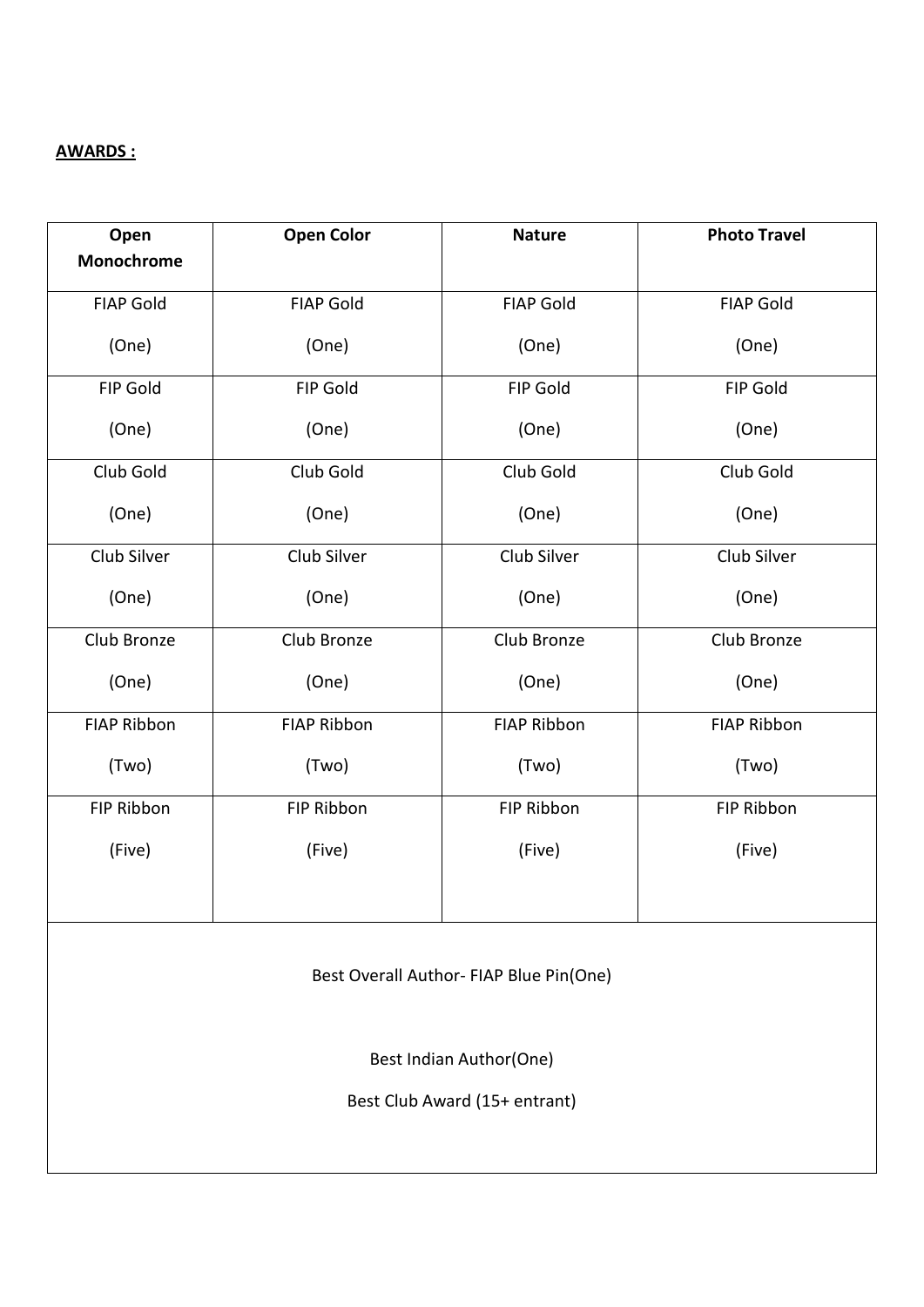#### **ENTRY FEES :**

Foreign Entrants: \$20 USD for all section.

Indian Entrants: Rs.1000/- for all section.

#### **Bank Details for Indian Participants :**

Savings Account Name: SOMA DEY Account Number: 0061104000172851 Bank Name: IDBI BANK Branch: KHARDAH IFSC Code: IBKL0000061

**For Foreign Participants :**

PAYPAL: [photosalonfee@gmail.com](mailto:deyabhij@gmail.com)

#### **CATALOG :**

PDF downloadable from web site by exhibitors.

#### **IMAGE SPECIFICATIONS :**

1.Required dimension of images in horizontal side must be with in 1920 pixels.

Required dimension of images in vertical side must be with in 1080 pixels.

2.The image file must be in JPEG format.

3. Please submit images with 300 dpi resolution & colour space sRGB File size of the Image should not

exceed 2MB.

4.While filling up the entry form, Please give full titles as you want them to be printed in the catalogue.

5.Titles should not be unduly long max 35 characters.

6.Oversized images will be rejected by the software and the entrant required to resubmit their entry with properly sized images.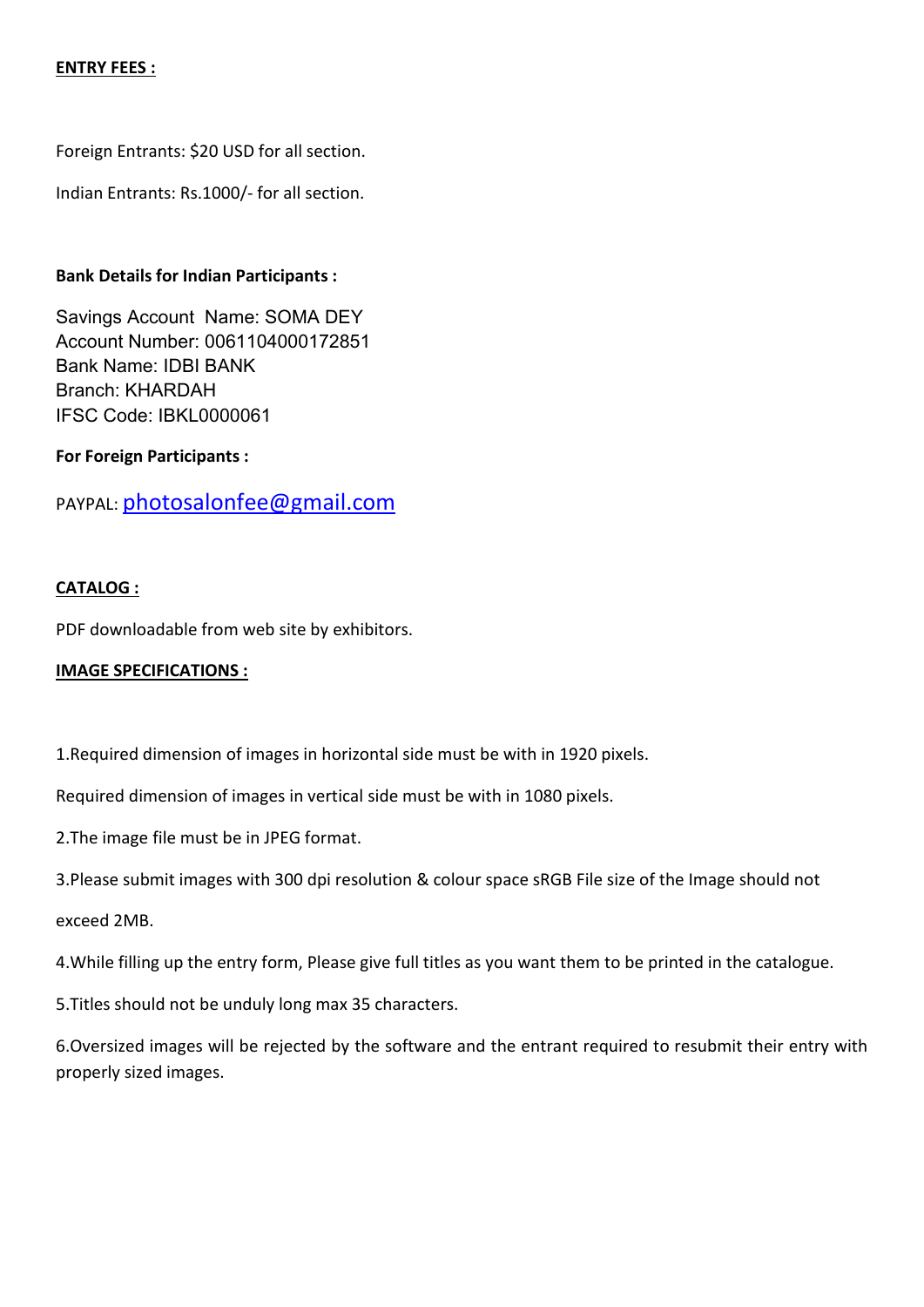#### **JUDGING METHOD :**

1. Judging will be on-site.

2. The equipment or computer used by the individual judge should have minimum 1920x1080 px resolution and 19 inch screen size.

- 3. We are assuring that all judges will be using equipment capable of displaying images at 100%.
- 4. Target range : The target range for acceptances are within 25%

#### **DEFINITIONS :**

#### **FIAP/FIP DEFINITION OF MONOCHROME :**

A Blackand white work fitting from the very dark grey (black) to the very clear grey (white) is a monochrome Work with the various shades of grey. A black and white work toned entirely in a single colour will remain a Monochrome work able to stand in the black and white category; such a work can be reproduced in black and white in the catalogue of a salon under FIAP Patronage. On the other hand a black and white work modified by a partial toning or by the addition of one colour becomes a colour work (polychrome) to stand in the colour category; such a works requires colour reproduction in the catalogue of a salon under FIAP Patronage.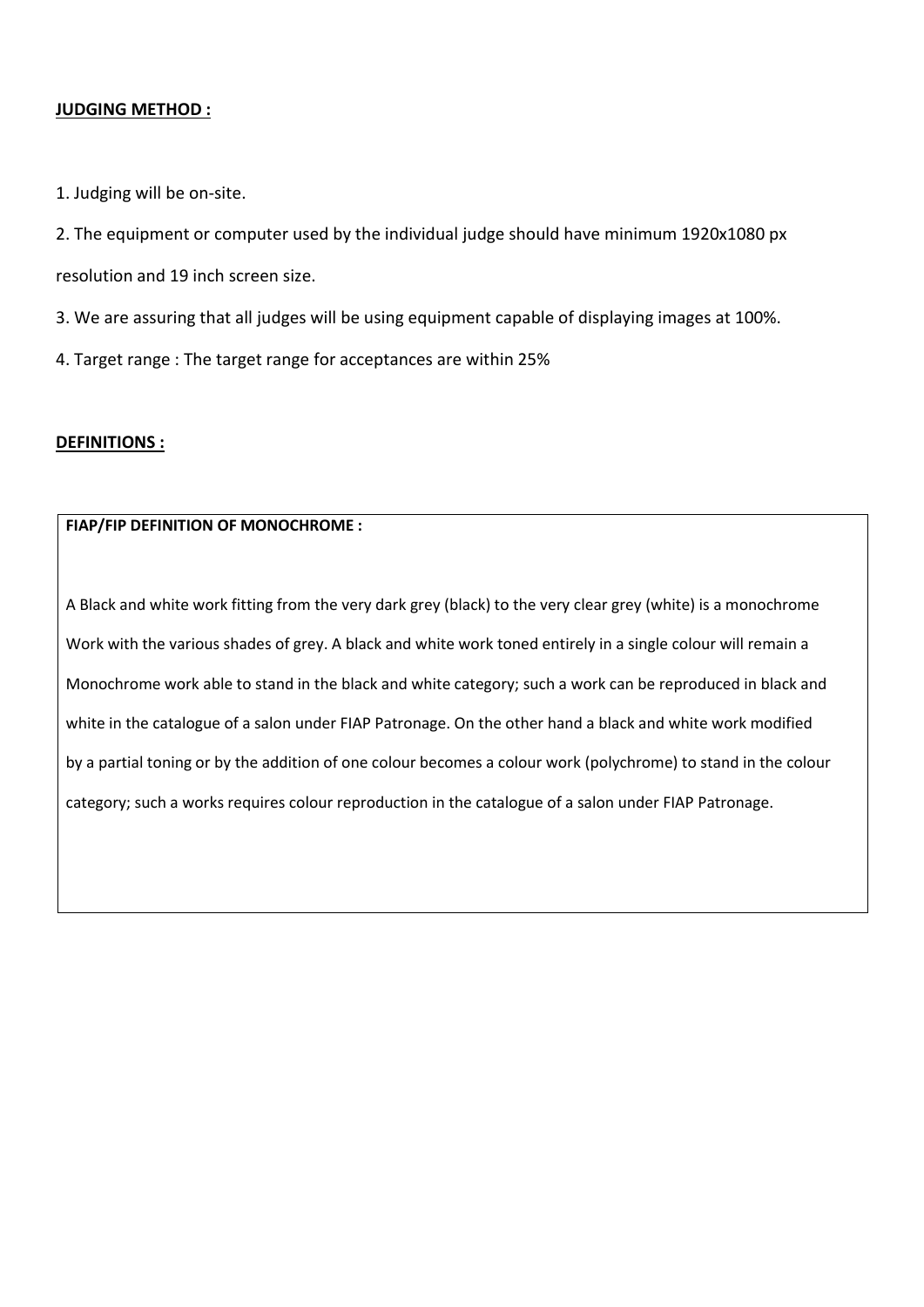#### **FIAP/FIP DEFINITION OF COLOUR PHOTOGRAPHY:**

Entries must originate as photographs (image captured of objects via light sensitivity) made by the entrant on photographic emulsion or acquired digitally. Pictures on any subject including creative or experimental images can be submitted.<br>Use of Computer generated graphics is totally restricted except in Creative thematic section.

All element of the image must have been shot by the author. No part of the image should have been taken from Net or other person's image. Use of some filters available on net is permissible.

Same images either colour or mono in two different section of the same Salon will result in disqualification for both the images.



#### **Raju Sutradhar**

to me

FIAP NATURE PHOTOGRAPHY DEFINITION

Nature photography records all branches of natural history except anthropology and archaeology. This includes all aspects of the physical world, both animate and inanimate, that have not been made or modified by humans.

Nature images must convey the truth of the scene that was photographed. A well-informed person should be able to identify the subject of the image and be satisfied that it has been presented honestly and that no unethical practices have been used to control the subject or capture the image. Images that directly or indirectly show any human activity that threatens the life or welfare of a living organism are not allowed.

The most important part of a Nature image is the nature story it tells.

High technical standards are expected, and the image must look natural. Adding a vignette or blurring the background during processing is not allowed.

Objects created by humans, and evidence of human activity, are allowed in Nature images only when they are a necessary part of the Nature story.

Photographs of human-created hybrid plants, cultivated plants, feral animals, domesticated animals, human-created hybrid animals and mounted or preserved zoological specimens are not allowed.

Images taken with subjects under controlled conditions, such as zoos, are allowed.

Controlling live subjects by chilling, anaesthetic or any other method of restricting natural movement for the purpose of a photograph is not allowed.

No modification that changes the truth of a Nature image is allowed. Images may be cropped but no other technique that removes, adds or moves any part of the image is allowed.

Techniques that remove elements added by the camera, such as dust spots, digital noise and lens flare are allowed. Complete conversion of colour images to greyscale monochrome is allowed. Partial conversion, toning and infrared captures or conversions are not allowed.

Images of the same subject that are combined in camera or with software by focus stacking or exposure blending are allowed. Multiple images with overlapping fields of view that are taken consecutively and combined in camera or with software (image stitching) are allowed.

WILDLIFE PHOTOGRAPHY

In addition to the restrictions on Nature photography, images in Wildlife sections of exhibitions must meet the

4:26 PM (0 minutes ago)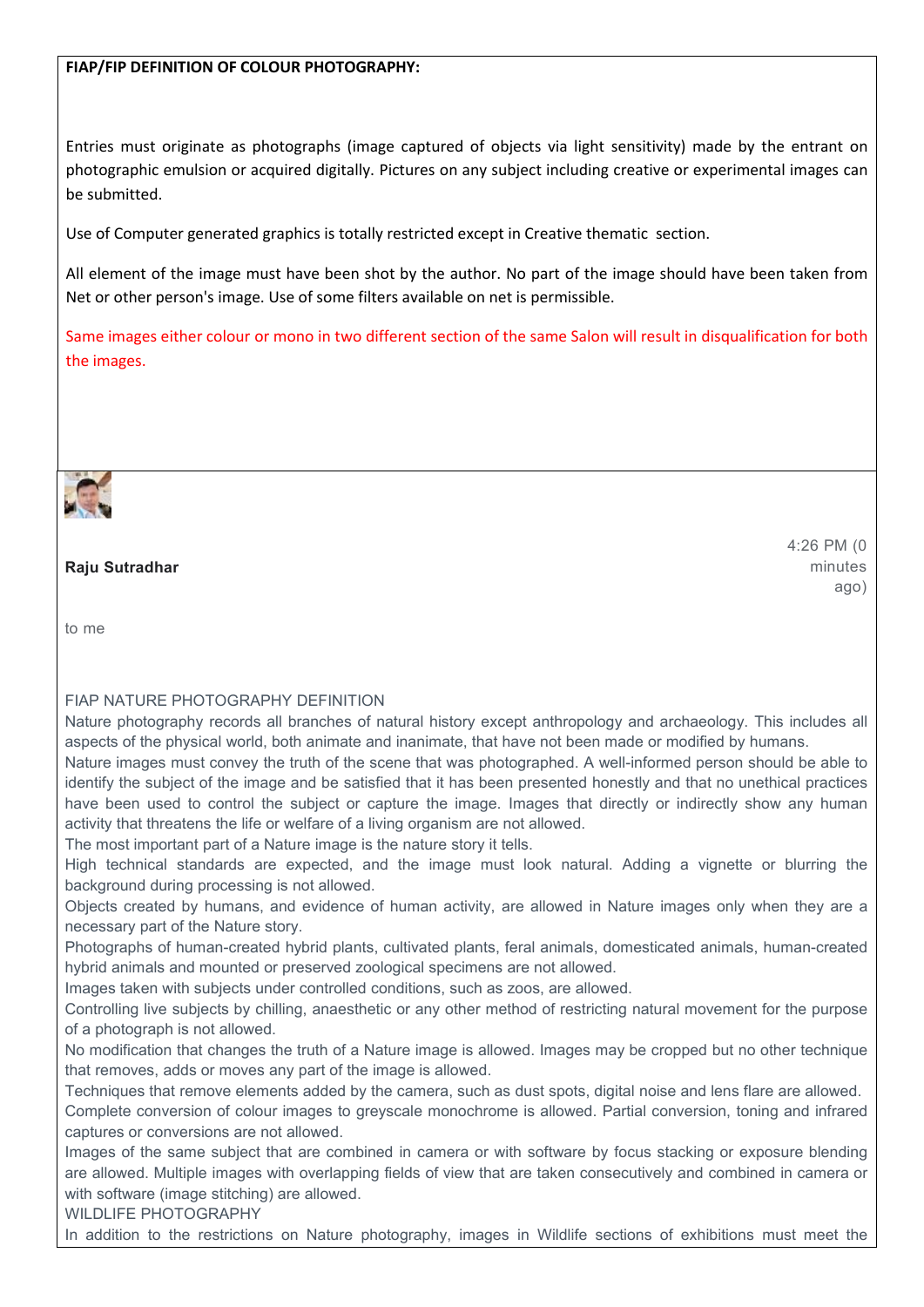following conditions:

(a) Zoological organisms must be living free and unrestrained in a natural or adopted habitat of their own choosing.

(b) Images of zoological organisms that have been removed from their natural habitat, are in any form of captivity or are being controlled by humans for the purpose of photography are not allowed.

(c) Botanical organisms may not be removed from their natural environment for the purpose of photography.

(d) Images that have been staged for the purpose of photography are not allowed.

#### **FIAP/FIP DEFINITION OF PHOTO TRAVEL :**

Photo Travel image must expresses the characteristic features or culture of a land as they are found naturally. There are no geographic limitations. Images from events or activities arranged specifically for photography, or of subjects directed or hired for photography are not appropriate. Close up pictures of people or objects must include features that provide information about the environment. Techniques that add, relocate, replace or remove any element of the original Image, except by cropping, are not permitted. The only allowable adjustment are removable of dust or digital noise, restoration of the appearance of the original scene, and complete conversion to grayscale monochrome. Other derivations, including infrared are not permitted. All allowed adjustments must appear natural.

1. A travel image depicts features of a culture, place or people as found naturally,anywhere in the world.

2. Images of individuals or group must show their environment or location.

3. The image should not be a SET UP image and it should not be a directed image.

4. It should not be from a PHOTO WORKSHOP where a troupe dances for the workshop organizer or HORSES are made to run in dust or water or an individual shows his acrobatics on payment of a fee.

5. Many monasteries have religious festivals with dances etc and it is perfectly legal to submit such images though you may have paid an entry fee. Same is true for ballet and other stage shows.

6. Images shot at fairs where the subject is obviously posing for you, with or without payment, is only good for pictorial section. On the other hand a candid image is good for PT section.

7. Techniques that add, relocate, replace or remove any element of the original image, except by cropping, are not permitted. Conversion to infrared, either by digital technique or by original technique is not allowed. Stitching of two or more image is not permitted.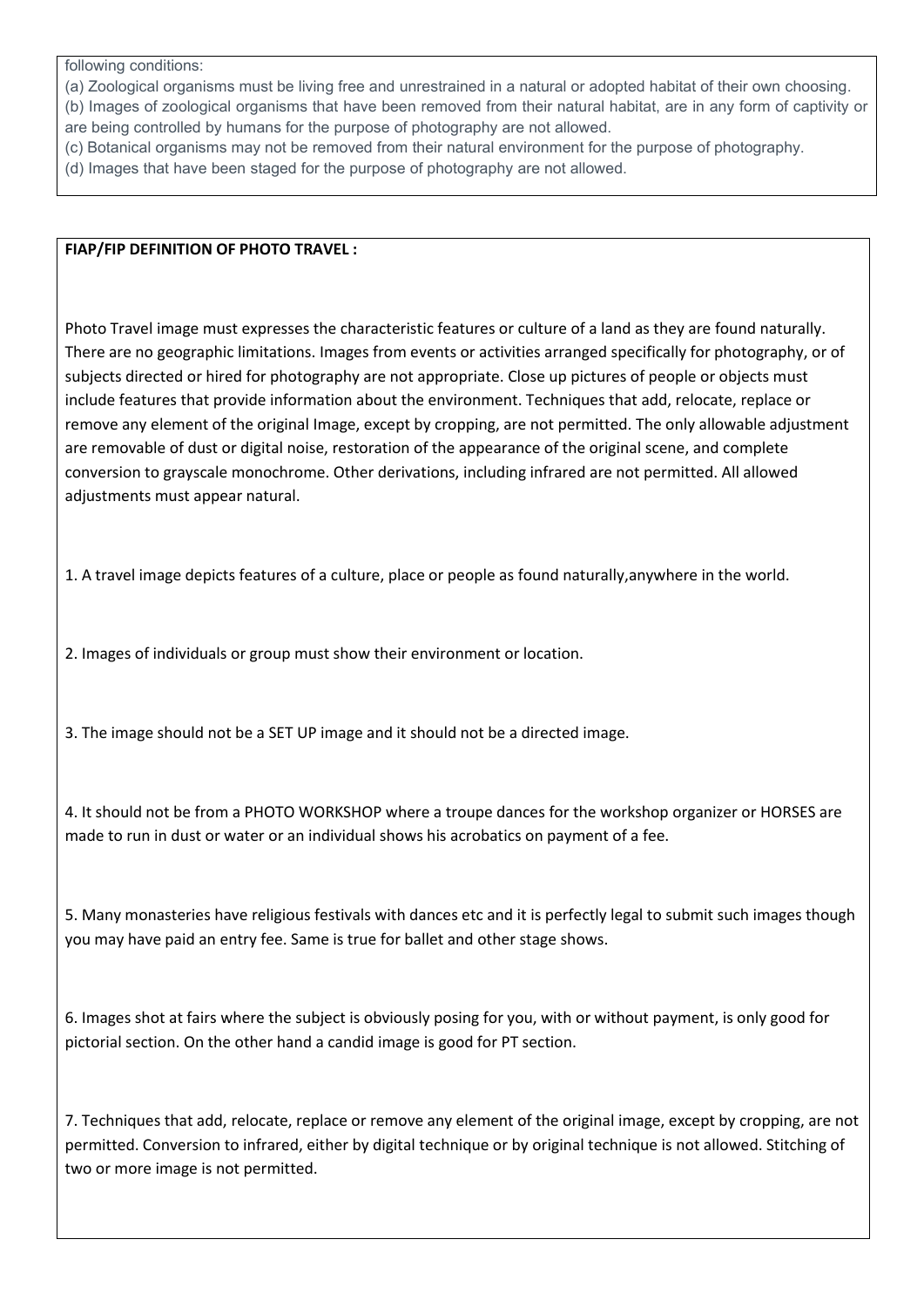8. Complete conversion to grey scale Monochrome is allowed but without partial or complete toning.

9. It is perfectly legal to remove dust, flares or digital noise. Minor global colour / tone correction is OK as long as it is not selective and the final image looks natural but not dramatic. Dodge and Burn tool is for you only but use it judiciously. Correction of perspective is perfectly legal. Techniques like panning, slow shutter speed or inexposure

zooming are part of your creativity. Filters like Polarizers and NDs are ok but star effect or rainbow filters are illegal.

10. Drone photography is OK as long it is legally permissible in that part of the world. In India use of DJI Mavic Mini model of Drone is perfectly legal, except in areas where Drone Photography is prohibited by the authorities like National Parks etc.

11. Finally, be sensitive to the community or people whom you are shooting. Care for your subjects and care for your fellow photographers as well. If someone doesn't wish to be photographed, please respect the person's feelings and greet her or him with a sweet smile before parting ways.

#### **DATA PROTECTION :**

By entering this salon, you are explicitly consenting to the personal details you have supplied, including email addresses, being held, processed and used by the salon organizers for purposes associated with this salon. You also explicitly consent to such information being sent to organizations that have accorded official recognition, patronage or accreditation to this salon.You acknowledge and accept that entering this salon means that the status and results of your entry may be made public.

#### **BREACH OF CONDITIONS :**

If at any time, it is determined in the reasonable discretion of the salon organizer or the judges before, during, or after the judging of this salon that an entrant has submitted entries where one or more images may fail to comply with these Conditions of Entry, including the stated definitions, the salon organizer reserves the right to delete the entry from the salon and void any or all acceptances or awards in connection with the salon. Fees may either be forfeited or refunded in these circumstances. The entrant acknowledges that the decision of the salon organizer or the judges is final.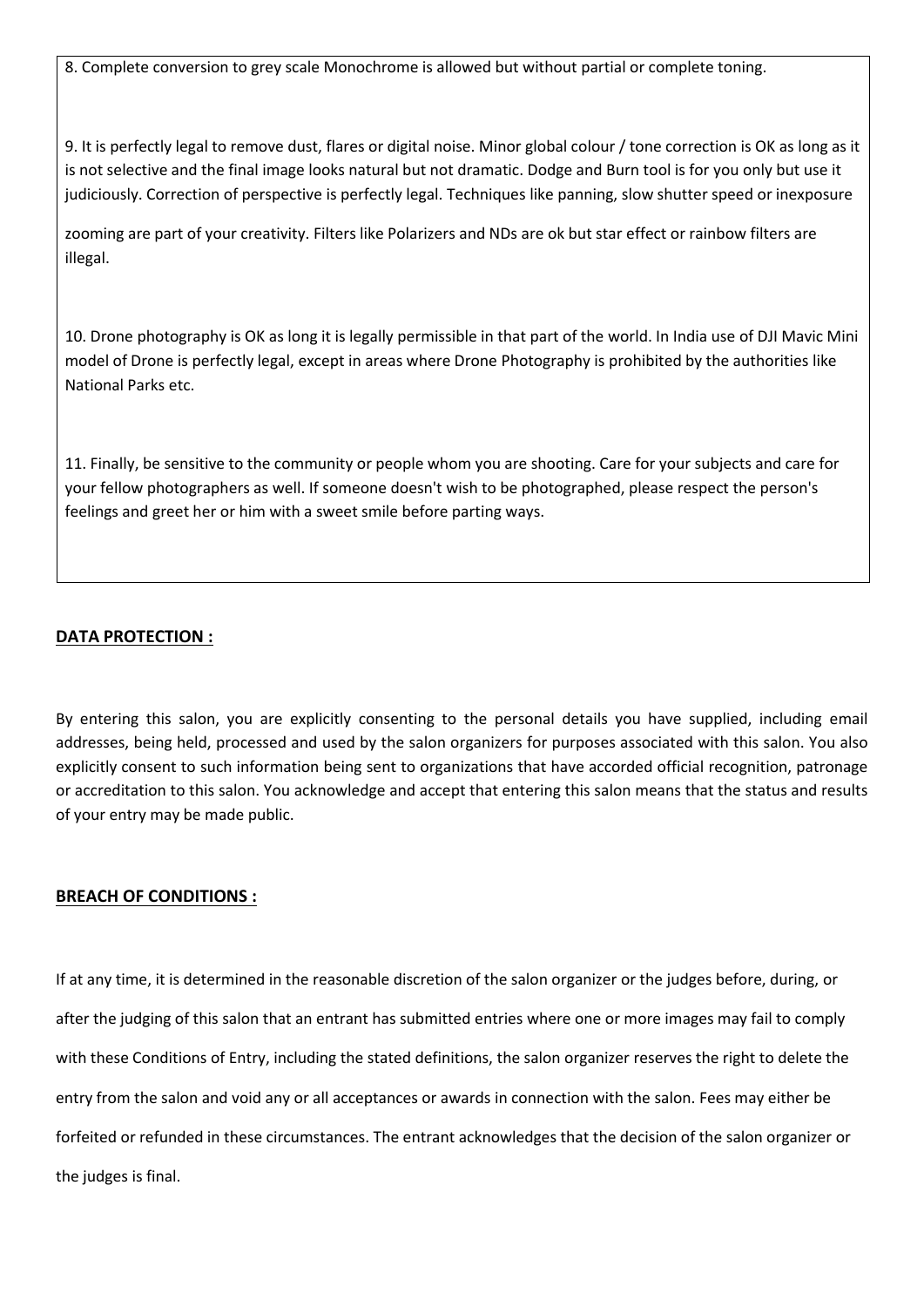In order to ensure that images comply with the Conditions of Entry and definitions, the salon organizer may carry out reasonable measures to verify that:

- a) the images are the original work of the entrant and
- b) the images comply with the rules and definitions as set out in these Conditions of Entry.

These steps include, but are not limited to, questioning any entrant, requiring the submission of RAW files or other digital files representing the original capture of the submitted image(s), confronting the entrant with evidence that one or more submitted images fails to comply with the Conditions of Entry (also known as Entry Rules), and offering the entrant a reasonable opportunity to provide counter evidence to refute the salon organizer's evidence by a set deadline. Such entries that are not cleared or are still questionable after the entrant has presented evidence may be considered in breach of these Conditions of Entry, and declined. Such entries may be referred to FIP for further investigation of possible ethics violations.

FIP retains the right to investigate in any way all complaints/suspicions of breaches of entry conditions, impose sanctions if deemed necessary, void the acceptances of any image found to violate the FIP rules, include the entrant's name on the list of sanctions provided to salons, and share such investigations with FIAP. Entrants automatically agree to these terms by the act of entering this salon and agree to cooperate with any investigation.

#### **NOTICE :**

#### 1. **Entries without entry fee will not be judged & will be deleted from the serverafter closing date**.

2. If you do not send us an email with your transaction ID, we may not be able to track your payment due to lack of information from the bank. In that case, we will delete your entries from our server after the closing date since we will not be able to map your payment to your entry. In this situation, we will refund the amount you had paid earlier when you contact us with proof of payment.

3. When an entrant fills in the Entry Form to submit an entry the entrant will see a feature to affirm he or she has read these Conditions of Entry when he or she fills out the entry form. If the entrant does **not so affirm the entry will not be submitted.**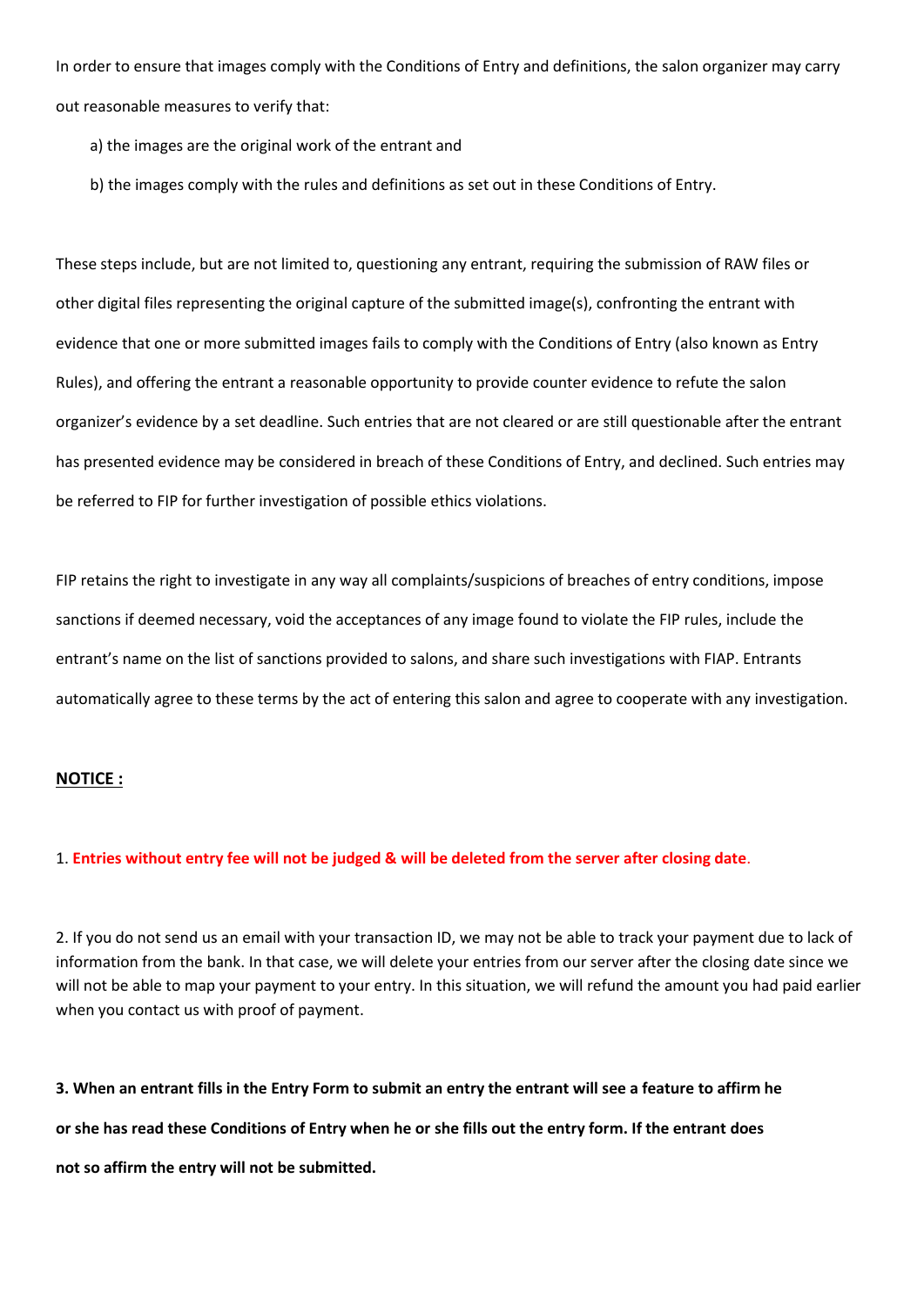